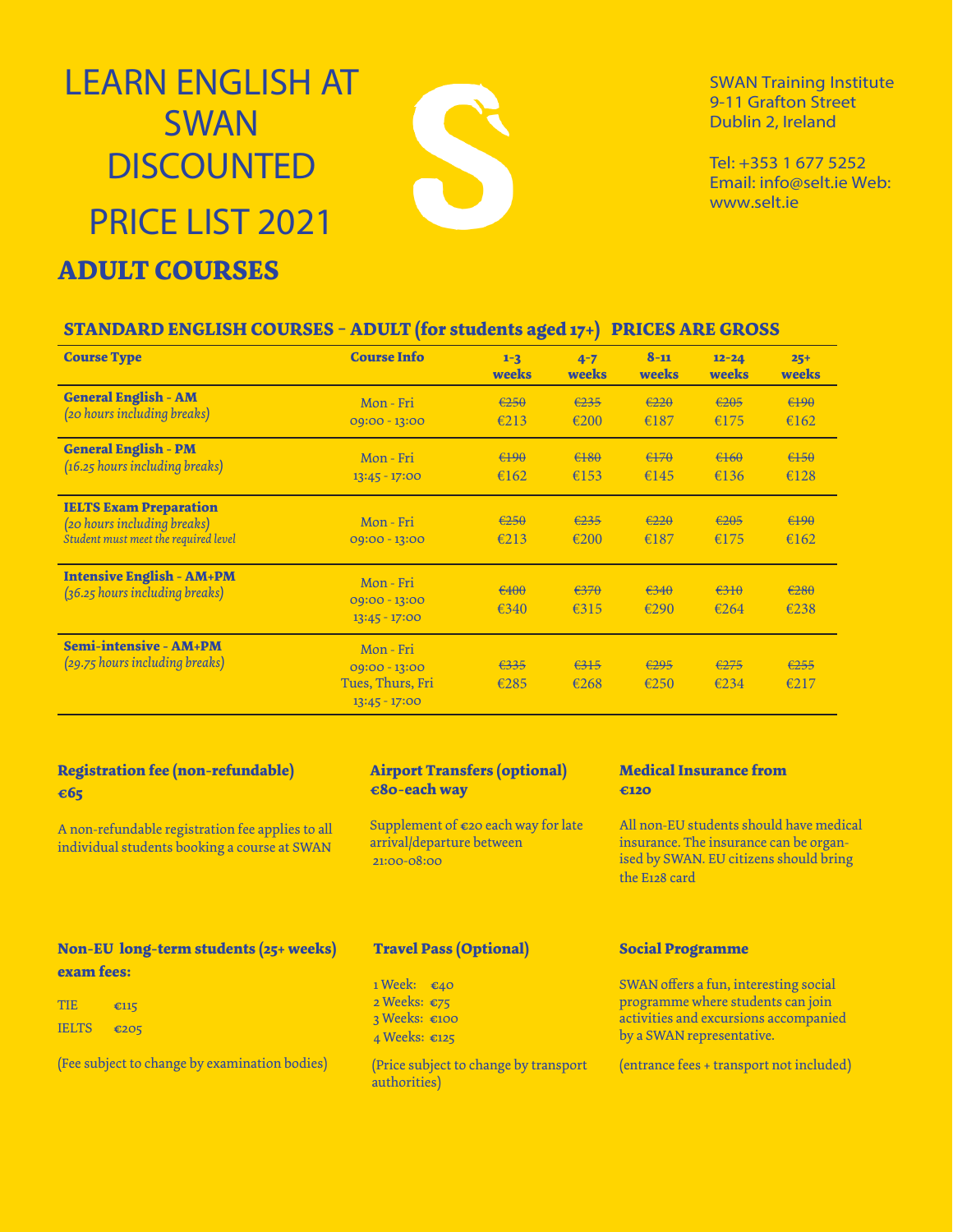# LEARN ENGLISH AT SWAN **DISCOUNTED**



SWAN Training Institute 9-11 Grafton Street Dublin 2, Ireland

Tel: +353 1 677 5252 Email: info@selt.ie Web: www.selt.ie

## **JUNIOR PROGRAMMES**

PRICE LIST 2021

### **JUNIOR INTERNATIONAL SUMMER PROGRAMME - July and August**

*( for students aged 12-17)* Nord Anglia International School, Dublin **First day of class:** Monday 28th June 2021

**Last day of class:** Friday 13th August 2021

PRICES ARE GROSS

| <b>Course Type</b> | <b>Includes</b>                                                                                                                                                                                                                                                                                                                                                                                                                                                                                                                                                                                                                                                                                                                                                                                                                                                                                                                                                                                                                                                                                                                    | $\mathbf{1}$<br>week | $\overline{2}$<br>weeks                                                 | $\overline{\mathbf{3}}$<br>weeks | 4<br>weeks                                                                          |
|--------------------|------------------------------------------------------------------------------------------------------------------------------------------------------------------------------------------------------------------------------------------------------------------------------------------------------------------------------------------------------------------------------------------------------------------------------------------------------------------------------------------------------------------------------------------------------------------------------------------------------------------------------------------------------------------------------------------------------------------------------------------------------------------------------------------------------------------------------------------------------------------------------------------------------------------------------------------------------------------------------------------------------------------------------------------------------------------------------------------------------------------------------------|----------------------|-------------------------------------------------------------------------|----------------------------------|-------------------------------------------------------------------------------------|
| <b>Host Family</b> | <b>Return Airport Transfers (included for minimum 15 students)</b><br>$\bullet$<br><b>Shared room &amp; Full board</b><br>$\bullet$<br>Daily English Classes 09:00-12:30<br>ä<br>5 Afternoon activities p/week (3 on campus/2 half day trips)<br>$\bullet$<br>1 Full Day excursion p/week (private coach)<br>$\bullet$<br>1 Disco p/week (on Friday)<br>$\bullet$<br><b>Welcome Pack and Materials</b><br><b>Certificate of Completion</b>                                                                                                                                                                                                                                                                                                                                                                                                                                                                                                                                                                                                                                                                                         | €730                 | €1400                                                                   | €1995                            | €2635                                                                               |
|                    | 20% non-refundable deposit required at time of booking<br>A Travel Pass is not included in the above package price, but highly recommended<br>A Travel Pass is necessary for travelling between the host family and school and for most<br>of the activities (please see prices below)<br>Due to high demand, supplement for one nationality per family €40 p/week<br>Supplement for special dietary requirement $\epsilon_4$ o p/week                                                                                                                                                                                                                                                                                                                                                                                                                                                                                                                                                                                                                                                                                             |                      |                                                                         |                                  |                                                                                     |
| Residential        | • Return Airport Transfers (included for minimum 15 students)<br>• Single room & Full board<br>• Private coach between residence and school<br>• Daily English Classes 09:00-12:30<br>· 5 Afternoon activities p/week (3 on campus/2 half day trips)<br>· 5 Evening activities p/week<br>· 1 Full Day excursion p/week (private coach)<br>•1 Disco p/week (on Friday)<br><b>• Welcome Pack and Materials</b><br>• Certificate of Completion<br>20% non-refundable deposit required at time of booking<br>Students must arrive/depart on a Sunday<br>Extra nights not available - minimum booking 1 week (7 nights)<br>Refundable deposit of €50 per student is required for damages and breakages<br>Laundry services available, prices start from €10 per small bag<br>Supplement for special dietary requirement $\epsilon$ 15 p/week<br>A Travel Pass is recommended for half day trips,<br>students can purchase an unlimited Travel Pass (see prices below) or SWAN can arrange a Leap Card for $\epsilon_5$ ,<br>students can top up and use as they go<br>Standard package includes 7x breakfast, lunch and dinner per week | €895                 | €1730                                                                   | €2510                            | €3230                                                                               |
| <b>FOR GROUPS</b>  | -1 FREE group leader for every 15 paying students<br>- Return airport transfer included for groups arriving/departing on the same flight only                                                                                                                                                                                                                                                                                                                                                                                                                                                                                                                                                                                                                                                                                                                                                                                                                                                                                                                                                                                      |                      | <b>Travel Pass</b>                                                      |                                  |                                                                                     |
|                    | - Supplement of $\epsilon$ 80 each way per group for late arrival/departure between 21:00-08:00<br><b>FOR INDIVIDUALS</b> - Non refundable registration fee $\epsilon$ 65                                                                                                                                                                                                                                                                                                                                                                                                                                                                                                                                                                                                                                                                                                                                                                                                                                                                                                                                                          |                      | Under 16s:<br>$(Mon-Sun)$                                               | Over 16s:<br>$(7 \text{ days})$  |                                                                                     |
|                    | - Transport to and from activities is not included in the price (please see prices opposite)<br>$-$ A $\epsilon$ 100 each way supplement for airport transfer and service applies<br>$-A \epsilon$ 20 p/week supplement applies to all individuals for SWAN group leader<br>- Supplement of $\epsilon$ 20 each way for late arrival/departure between 21:00-08:00                                                                                                                                                                                                                                                                                                                                                                                                                                                                                                                                                                                                                                                                                                                                                                  |                      | 1 Week: $\epsilon_{17}$<br>2 Weeks: €34<br>3 Weeks: €51<br>4 Weeks: €68 |                                  | 1 Week: $\epsilon$ 40<br>2 Weeks: €75<br>3 weeks: $€100$<br>4 Weeks: $\epsilon$ 125 |

Price subject to change by transport authorities

Travel pass for u16s only valid Mon-Sun regardless of start date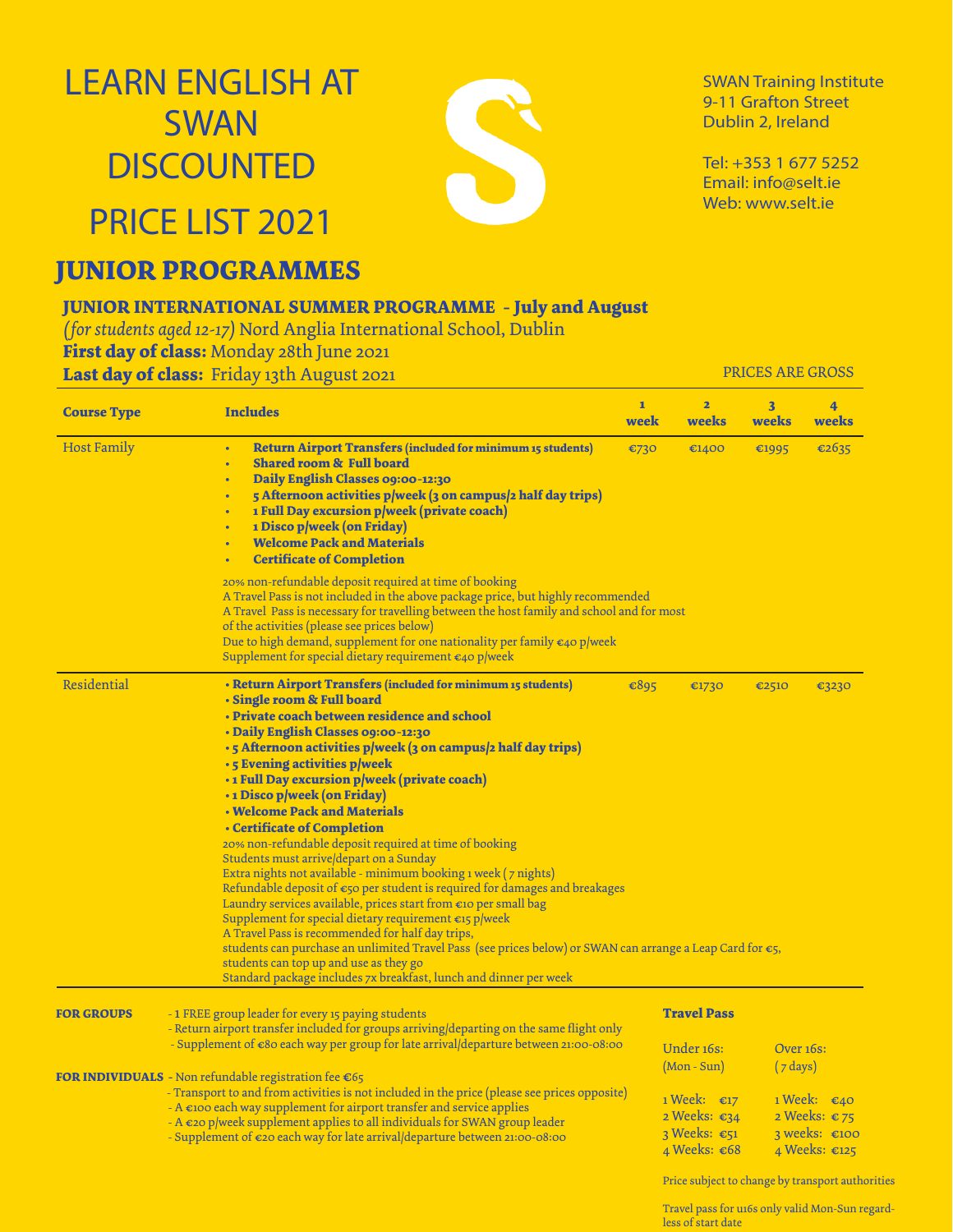# LEARN ENGLISH AT SWAN **DISCOUNTED** PRICE LIST 2021



SWAN Training Institute 9-11 Grafton Street Dublin 2, Ireland

Tel: +353 1 677 5252 Email: info@selt.ie Web: www.selt.ie

## **JUNIOR PROGRAMMES**

### **SWAN MINI-STAY PROGRAMME - September to June**

(*for students aged 12-18)* Closed groups ONLY. Minimum 15 students. For groups of less than 15 students, please contact us for smaller group prices.

| <b>Course Type</b>    | <b>Includes</b>                                                                                                                                                                                                                                           | ī<br>week<br><b>NET</b> | $\overline{\mathbf{2}}$<br>weeks<br><b>NET</b> |
|-----------------------|-----------------------------------------------------------------------------------------------------------------------------------------------------------------------------------------------------------------------------------------------------------|-------------------------|------------------------------------------------|
| <b>BRONZE PACKAGE</b> | <b>Return airport transfer</b><br><b>Shared room &amp; Full board (host family)</b><br>20 hours English classes per week including breaks<br><b>Morning or Afternoon classes</b><br><b>Welcome Pack and Materials</b><br><b>Certificate of Completion</b> | €370                    | €705                                           |
| <b>SILVER PACKAGE</b> | <b>BRONZE PACKAGE +</b><br>5 supervised activities                                                                                                                                                                                                        | €420                    | €795                                           |
| <b>GOLD PACKAGE</b>   | <b>SILVER PACKAGE +</b><br>1 full day excursion                                                                                                                                                                                                           | €450                    | €870                                           |

Activities will be arranged by SWAN. For a customised activity programme please contact us directly

**1 leader free** per group of **15 paying students**. SWAN reserves the right to choose location and timing at certain times of the year

A Travel Pass is not included in the above package price, but highly recommended

A Travel Pass is necessary for travelling between the host family and school and for most of the activities

#### **Travel Pass**

| Under 16s:<br>$(Mon-Sun)$ | Over 16s:<br>$(7 \text{ days})$ |  |  |
|---------------------------|---------------------------------|--|--|
| $1$ Week: $\epsilon_{17}$ | 1 Week: $\epsilon$ 40           |  |  |
| 2 Weeks: €34              | 2 Weeks: $\epsilon$ 75          |  |  |
| 3 Weeks: $\epsilon$ 51    | $3$ weeks: $\epsilon$ 100       |  |  |
| 4 Weeks: €68              | 4 Weeks: €125                   |  |  |

Price subject to change by transport authorities

Travel pass for u16s only valid Mon-Sun regardless of start date